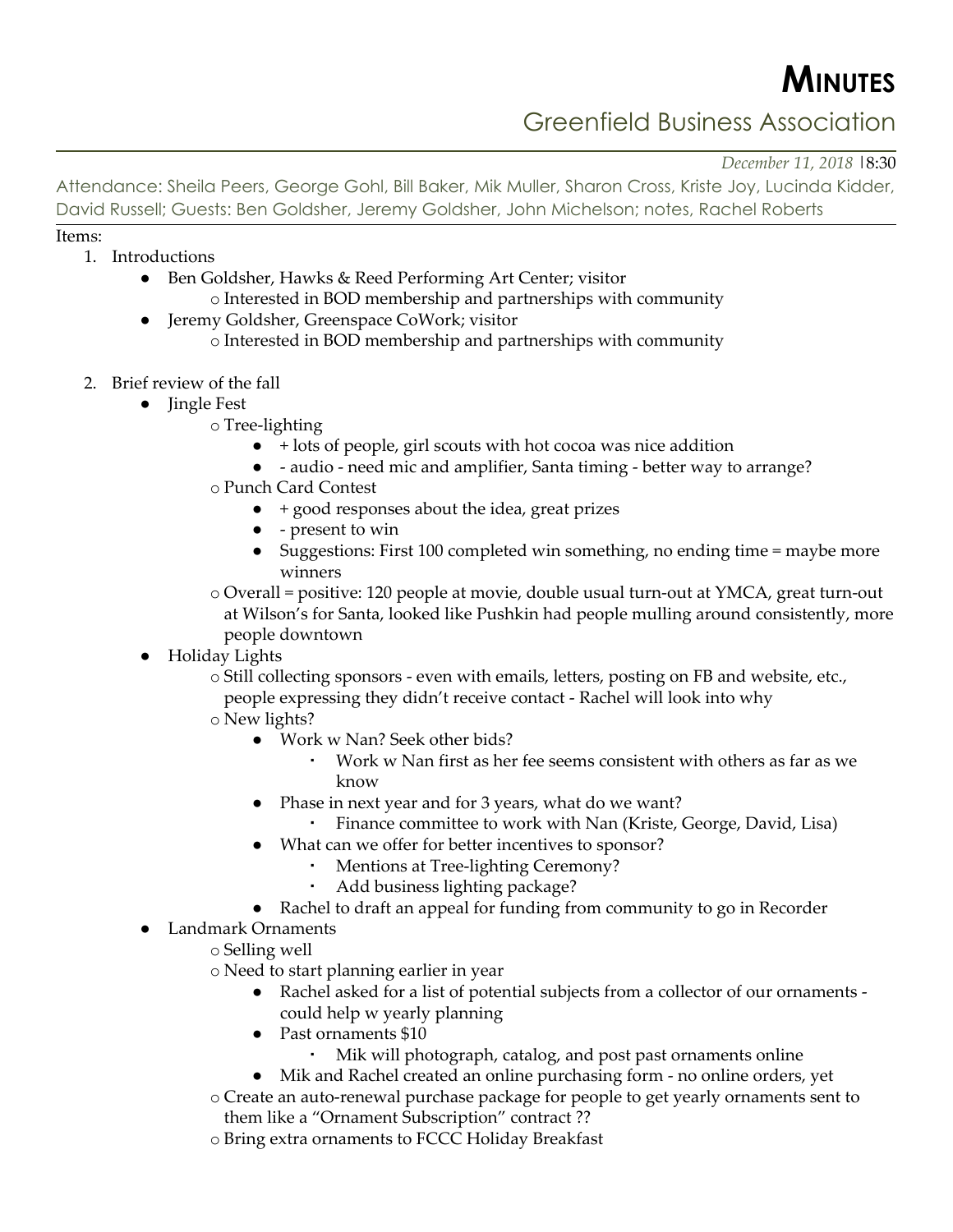- 3. Sharing Ideas for Next Year
	- Greenfield Winter Carnival involvement?
		- o Hawks & Reed will do something
		- o Photo Contest at Wilson's
		- o Rachel to connect w Christy/Rec Dept about a small GBA involvement
	- Downtown Window Lighting Contest?
	- Homeowners Lighting Contest and Prize?
		- o Mention of house on Maple St winning radio station contest each year so contest was cancelled
	- Add to our Holiday Light sponsorship packages with different or more dates other than only Jingle Fest PR materials?
	- Don't want to be just an "event committee"
		- o Need to look at our mission
			- Promote civic finance
			- Build sustainable community
			- Advocate for businesses
		- o Sustainable projects people power, what gets members the most benefits, promote Greenfield overall
		- o Need to find ways to communicate our message
			- What we do for community
			- What we do for businesses
	- Where is the pride in our downtown?
		- o How do we get people/businesses to keep street free of litter/debris
		- o How do we keep empty windows/storefronts clean?
			- Where is the city enforcement on negligent/out of town owners?
	- How do we get businesses to participate in the GBA or our events?
	- BOD total up to 15 members
		- o Want more diversity real estate, industry
	- Membership Showcase?
		- o Discuss more at Jan 8th meeting
	- Mik shared: Online opportunity Visit Greenfield MA website
		- o Started/maintained by GBA (Lena)
		- o Could contract w Greenfield to maintain
		- o Discuss more at Jan 8th meeting
	- Advocacy and marketing
		- o Get people employed/keep people working in Greenfield
			- Involvement in Job Fairs?

\*At the end of discussion, it became clear we need to define who we are and what our priorities for serving our membership are and include planning/action that supports them

- o Look over bylaws
- o Participate in city-wide/other events in small ways to keep us involved but focus on our priorities for greater action/events/activities
- o Continue the expected
	- Halloween Trick-or-Treat with expansion into Common for out of downtown businesses
	- Holiday Lights with new lighting style phased in
	- Landmark Ornaments
	- Jingle Fest with expansion as makes sense
	- Greenfield Dollars
- 4. Vote on Hawks & Reed BOD membership